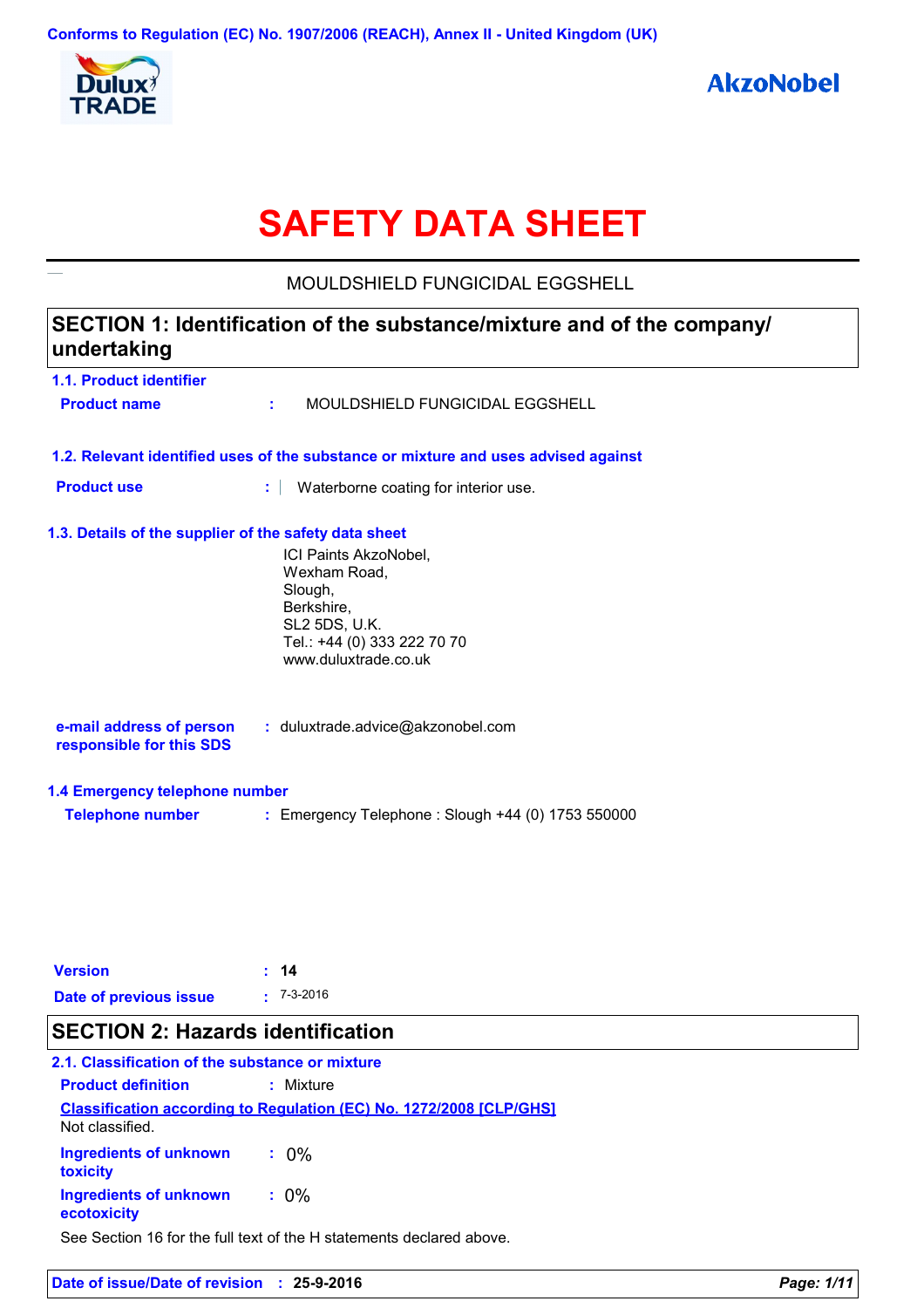# **SECTION 2: Hazards identification**

See Section 11 for more detailed information on health effects and symptoms.

| 2.2. Label elements                                                                                                                                             |                                                                                                                                                                                                                                 |
|-----------------------------------------------------------------------------------------------------------------------------------------------------------------|---------------------------------------------------------------------------------------------------------------------------------------------------------------------------------------------------------------------------------|
| <b>Signal word</b>                                                                                                                                              | : No signal word.                                                                                                                                                                                                               |
| <b>Hazard statements</b>                                                                                                                                        | : No known significant effects or critical hazards.                                                                                                                                                                             |
| <b>Precautionary statements</b>                                                                                                                                 |                                                                                                                                                                                                                                 |
| <b>General</b>                                                                                                                                                  | : P102 - Keep out of reach of children.<br>P101 - If medical advice is needed, have product container or label at hand.                                                                                                         |
| <b>Prevention</b>                                                                                                                                               | : P262 - Do not get in eyes, on skin, or on clothing.                                                                                                                                                                           |
| <b>Response</b>                                                                                                                                                 | : P312 - Call a POISON CENTER or doctor if you feel unwell.                                                                                                                                                                     |
| <b>Storage</b>                                                                                                                                                  | Not applicable.                                                                                                                                                                                                                 |
| <b>Disposal</b>                                                                                                                                                 | : P501 - Dispose of contents and container in accordance with all local, regional,<br>national or international regulations.                                                                                                    |
| <b>Supplemental label</b><br>elements                                                                                                                           | : Contains reaction mass of: 5-chloro-2-methyl-4-isothiazolin-3-one [EC no.<br>247-500-7] and 2-methyl-2H-isothiazol-3-one [EC no. 220-239-6] (3:1) and 3-iodo-<br>2-propynyl butylcarbamate. May produce an allergic reaction. |
| <b>Annex XVII - Restrictions</b><br>on the manufacture,<br>placing on the market and<br>use of certain dangerous<br>substances, mixtures and<br><b>articles</b> | : Not applicable.                                                                                                                                                                                                               |
| <b>Special packaging requirements</b>                                                                                                                           |                                                                                                                                                                                                                                 |
| <b>Containers to be fitted</b><br>with child-resistant<br>fastenings                                                                                            | : Not applicable.                                                                                                                                                                                                               |
| <b>Tactile warning of danger</b>                                                                                                                                | : Not applicable.                                                                                                                                                                                                               |
| 2.3. Other hazards                                                                                                                                              |                                                                                                                                                                                                                                 |
| <b>Voluntary label element</b><br>(CEPE)                                                                                                                        | : Contains 2-methyl-2H-isothiazol-3-one                                                                                                                                                                                         |
| Other hazards which do<br>not result in classification                                                                                                          | : None known.                                                                                                                                                                                                                   |

# **SECTION 3: Composition/information on ingredients**

**3.2 Mixtures :** Mixture

| <b>Product/ingredient name</b> | <b>Identifiers</b>                                            | $%$ (w/w) | <b>Classification</b><br><b>Regulation (EC) No. 1272/2008</b><br>[CLP] | <b>Type</b> |
|--------------------------------|---------------------------------------------------------------|-----------|------------------------------------------------------------------------|-------------|
| propane-1,2-diol               | IREACH#:<br>01-2119456809-23<br>EC: 200-338-0<br>CAS: 57-55-6 | l≥1 - <3  | INot classified.                                                       | $[2]$       |

There are no additional ingredients present which, within the current knowledge of the supplier and in the concentrations applicable, are classified as hazardous to health or the environment, are PBTs, vPvBs or Substances of

equivalent concern, or have been assigned a workplace exposure limit and hence require reporting in this section.

**Type** 

[1] Substance classified with a health or environmental hazard

[2] Substance with a workplace exposure limit

[3] Substance meets the criteria for PBT according to Regulation (EC) No. 1907/2006, Annex XIII

[4] Substance meets the criteria for vPvB according to Regulation (EC) No. 1907/2006, Annex XIII

[5] Substance of equivalent concern

Occupational exposure limits, if available, are listed in Section 8.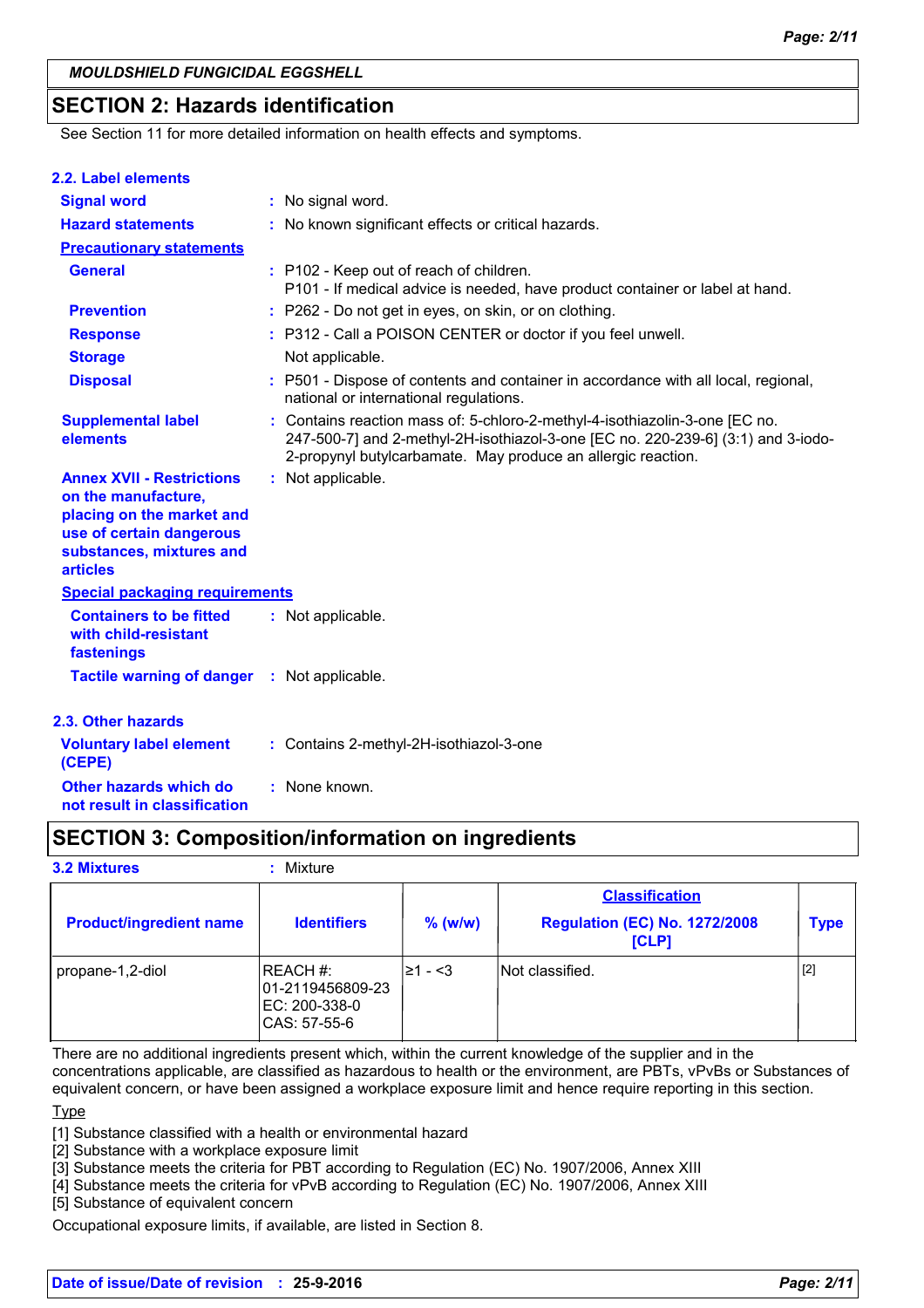# **SECTION 4: First aid measures**

| <b>4.1. Description of first aid measures</b> |                                                                                                                                                                                                             |
|-----------------------------------------------|-------------------------------------------------------------------------------------------------------------------------------------------------------------------------------------------------------------|
| <b>General</b>                                | : In all cases of doubt, or when symptoms persist, seek medical attention. Never give<br>anything by mouth to an unconscious person. If unconscious, place in recovery<br>position and seek medical advice. |
| <b>Eye contact</b>                            | : Remove contact lenses, irrigate copiously with clean, fresh water, holding the<br>eyelids apart for at least 10 minutes and seek immediate medical advice.                                                |
| <b>Inhalation</b>                             | : Remove to fresh air. Keep person warm and at rest. If not breathing, if breathing is<br>irregular or if respiratory arrest occurs, provide artificial respiration or oxygen by<br>trained personnel.      |
| <b>Skin contact</b>                           | : Remove contaminated clothing and shoes. Wash skin thoroughly with soap and<br>water or use recognised skin cleanser. Do NOT use solvents or thinners.                                                     |
| <b>Ingestion</b>                              | : If swallowed, seek medical advice immediately and show the container or label.<br>Keep person warm and at rest. Do NOT induce vomiting.                                                                   |
| <b>Protection of first-aiders</b>             | : No action shall be taken involving any personal risk or without suitable training.                                                                                                                        |

#### **4.2. Most important symptoms and effects, both acute and delayed**

There are no data available on the mixture itself. The product is not classified as hazardous according to Regulation (EC) 1272/2008 as amended.

If splashed in the eyes, the liquid may cause irritation and reversible damage. This takes into account, where known, delayed and immediate effects and also chronic effects of components from short-term and long-term exposure by oral, inhalation and dermal routes of exposure and eye contact.

Contains 3-iodo-2-propynyl butylcarbamate, reaction mass of: 5-chloro-2-methyl-4-isothiazolin-3-one [EC no. 247-500-7] and 2-methyl-2H-isothiazol-3-one [EC no. 220-239-6] (3:1). May produce an allergic reaction.

#### **4.3. Indication of any immediate medical attention and special treatment needed**

| <b>Notes to physician</b>  | : Treat symptomatically. Contact poison treatment specialist immediately if large<br>quantities have been ingested or inhaled. |
|----------------------------|--------------------------------------------------------------------------------------------------------------------------------|
| <b>Specific treatments</b> | : No specific treatment.                                                                                                       |

See toxicological information (Section 11)

| <b>SECTION 5: Firefighting measures</b>                            |                                                                                                                              |  |  |  |
|--------------------------------------------------------------------|------------------------------------------------------------------------------------------------------------------------------|--|--|--|
| 5.1. Extinguishing media<br><b>Suitable extinguishing</b><br>media | : Recommended: alcohol-resistant foam, $CO2$ , powders, water spray.                                                         |  |  |  |
| <b>Unsuitable extinguishing</b><br>media                           | : Do not use water jet.                                                                                                      |  |  |  |
|                                                                    | 5.2. Special hazards arising from the substance or mixture                                                                   |  |  |  |
| <b>Hazards from the</b><br>substance or mixture                    | : Fire will produce dense black smoke. Exposure to decomposition products may<br>cause a health hazard.                      |  |  |  |
| <b>Hazardous thermal</b><br>decomposition products                 | : Decomposition products may include the following materials: carbon monoxide,<br>carbon dioxide, smoke, oxides of nitrogen. |  |  |  |
| 5.3. Advice for firefighters                                       |                                                                                                                              |  |  |  |
| <b>Special protective actions</b><br>for fire-fighters             | : Cool closed containers exposed to fire with water. Do not release runoff from fire to<br>drains or watercourses.           |  |  |  |
| <b>Special protective</b><br>equipment for fire-fighters           | : Appropriate breathing apparatus may be required.                                                                           |  |  |  |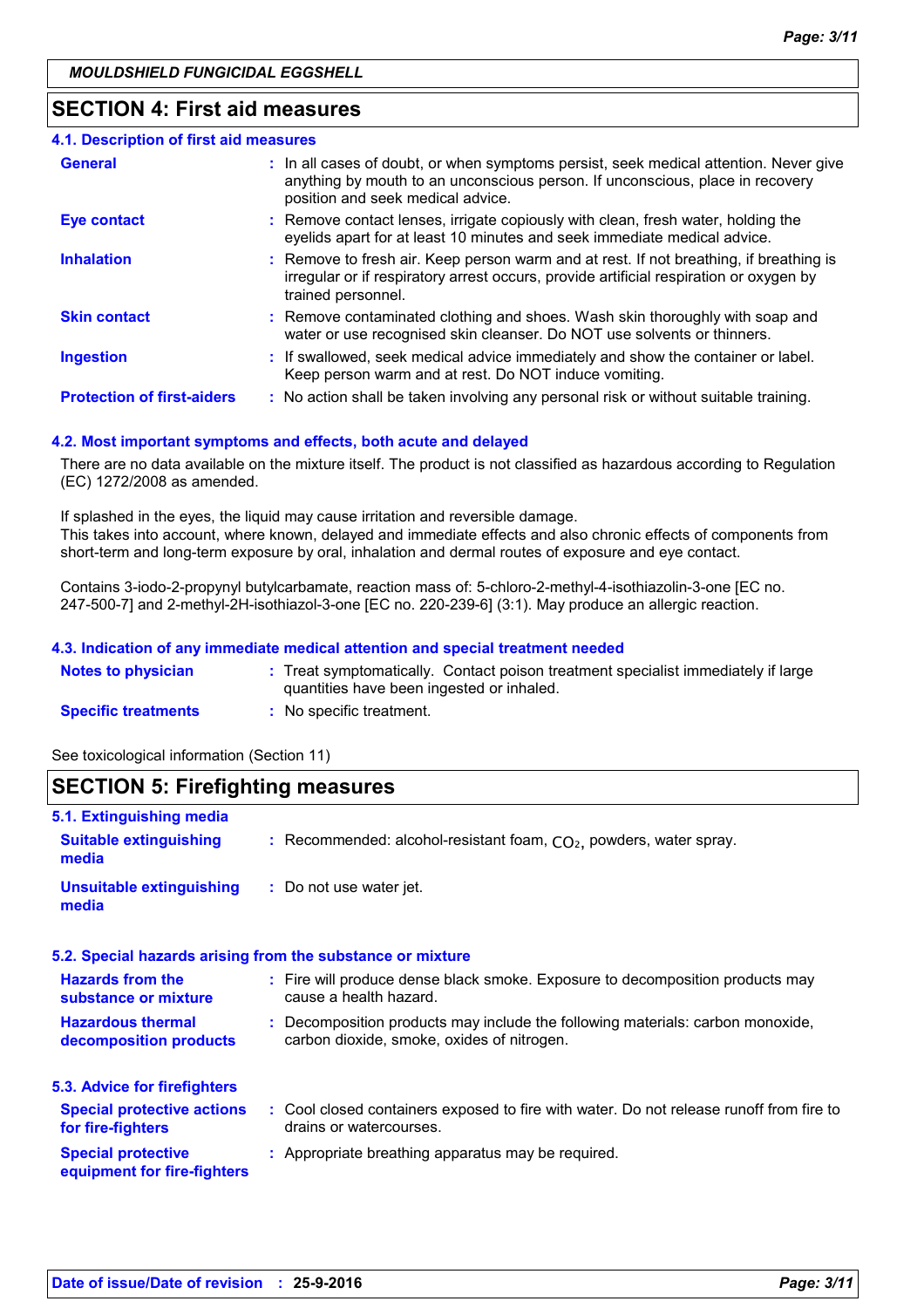# **SECTION 6: Accidental release measures**

| 6.1. Personal precautions, protective equipment and emergency procedures |  |                                                                                                                                                                                                                                                                                    |  |
|--------------------------------------------------------------------------|--|------------------------------------------------------------------------------------------------------------------------------------------------------------------------------------------------------------------------------------------------------------------------------------|--|
| For non-emergency<br>personnel                                           |  | : Avoid breathing vapour or mist. Refer to protective measures listed in sections 7<br>and $8.$                                                                                                                                                                                    |  |
|                                                                          |  | <b>For emergency responders</b> : If specialised clothing is required to deal with the spillage, take note of any<br>information in Section 8 on suitable and unsuitable materials. See also the<br>information in "For non-emergency personnel".                                  |  |
| <b>6.2. Environmental</b><br>precautions                                 |  | : Do not allow to enter drains or watercourses. If the product contaminates lakes,<br>rivers, or sewers, inform the appropriate authorities in accordance with local<br>regulations.                                                                                               |  |
| 6.3. Methods and material<br>for containment and<br>cleaning up          |  | : Contain and collect spillage with non-combustible, absorbent material e.g. sand,<br>earth, vermiculite or diatomaceous earth and place in container for disposal<br>according to local regulations (see Section 13). Preferably clean with a detergent.<br>Avoid using solvents. |  |
| 6.4. Reference to other<br><b>sections</b>                               |  | : See Section 1 for emergency contact information.<br>See Section 8 for information on appropriate personal protective equipment.<br>See Section 13 for additional waste treatment information.                                                                                    |  |

# **SECTION 7: Handling and storage**

The information in this section contains generic advice and guidance. The list of Identified Uses in Section 1 should be consulted for any available use-specific information provided in the Exposure Scenario(s).

Avoid contact with skin and eyes. Avoid inhalation of vapour, spray or mist. **:** Eating, drinking and smoking should be prohibited in areas where this material is handled, stored and processed. Put on appropriate personal protective equipment (see Section 8). Never use pressure to empty. Container is not a pressure vessel. Always keep in containers made from the same material as the original one. Comply with the health and safety at work laws. Do not allow to enter drains or watercourses. **7.1 Precautions for safe handling**

#### **7.2 Conditions for safe storage, including any incompatibilities**

Store in accordance with local regulations.

#### **Notes on joint storage**

Keep away from: oxidising agents, strong alkalis, strong acids.

#### **Additional information on storage conditions**

Store in a dry, cool and well-ventilated area. Keep container tightly closed.

No smoking. Prevent unauthorised access. Containers that have been opened must be carefully resealed and kept upright to prevent leakage.

#### **7.3 Specific end use(s)**

**Recommendations :**

: Not available.

**Industrial sector specific : solutions**

: Not available.

# **SECTION 8: Exposure controls/personal protection**

The information in this section contains generic advice and guidance. Information is provided based on typical anticipated uses of the product. Additional measures might be required for bulk handling or other uses that could significantly increase worker exposure or environmental releases.

## **8.1 Control parameters**

**Occupational exposure limits**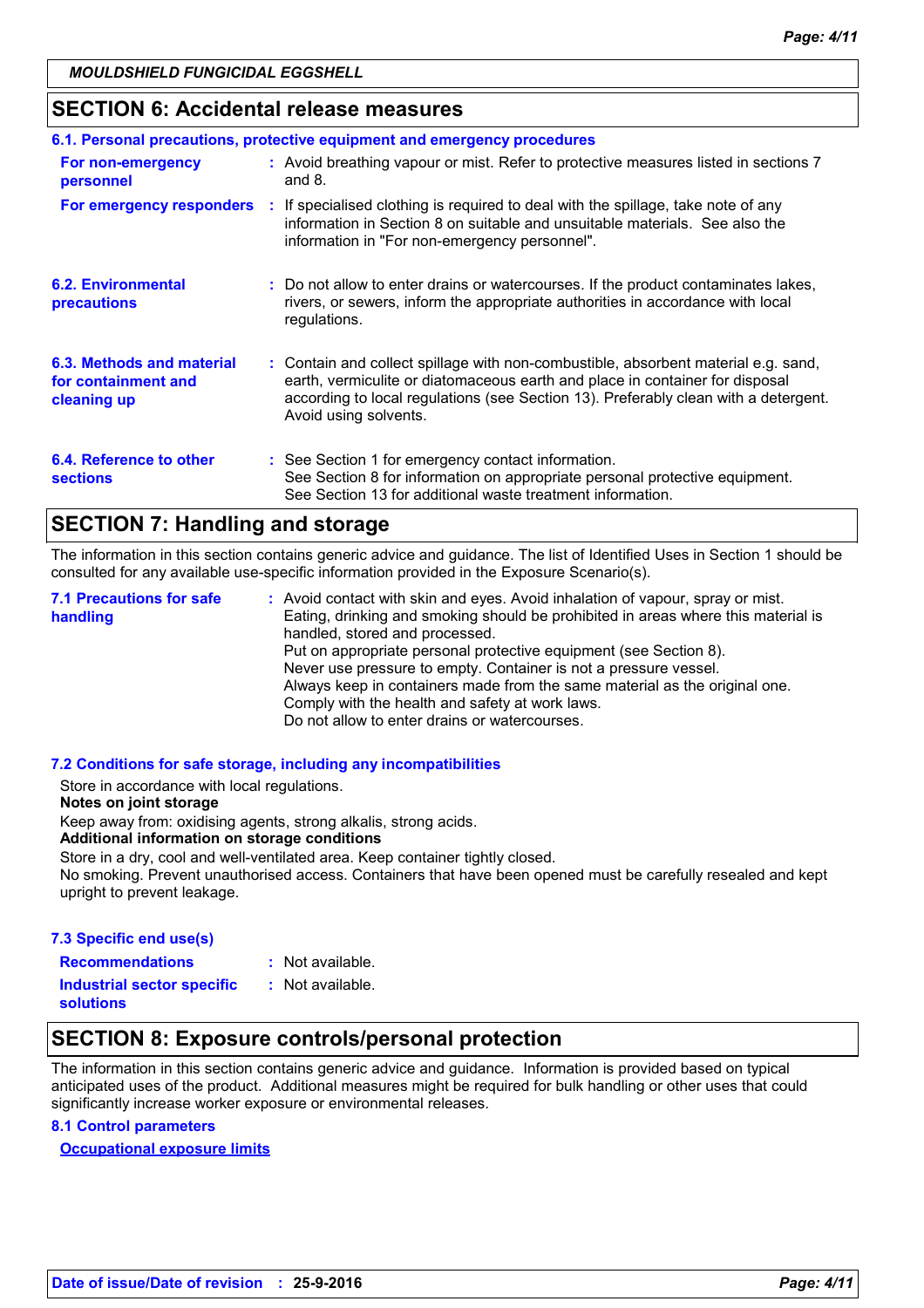# **SECTION 8: Exposure controls/personal protection**

| <b>Product/ingredient name</b>              |                | <b>Exposure limit values</b>                                                                                                                                                                                                                                                                                                                                                                                                                                                                                                                                                                                                                                                                                                                                                                                                                                                                                                                                                                                                     |
|---------------------------------------------|----------------|----------------------------------------------------------------------------------------------------------------------------------------------------------------------------------------------------------------------------------------------------------------------------------------------------------------------------------------------------------------------------------------------------------------------------------------------------------------------------------------------------------------------------------------------------------------------------------------------------------------------------------------------------------------------------------------------------------------------------------------------------------------------------------------------------------------------------------------------------------------------------------------------------------------------------------------------------------------------------------------------------------------------------------|
| propane-1,2-diol                            |                | EH40/2005 WELs (United Kingdom (UK), 12/2011).<br>TWA: 10 mg/m <sup>3</sup> 8 hours. Form: Particulate<br>TWA: 474 mg/m <sup>3</sup> 8 hours. Form: Sum of vapour and particulates<br>TWA: 150 ppm 8 hours. Form: Sum of vapour and particulates                                                                                                                                                                                                                                                                                                                                                                                                                                                                                                                                                                                                                                                                                                                                                                                 |
| <b>Recommended monitoring</b><br>procedures |                | If this product contains ingredients with exposure limits, personal, workplace<br>atmosphere or biological monitoring may be required to determine the<br>effectiveness of the ventilation or other control measures and/or the necessity to<br>use respiratory protective equipment. Reference should be made to monitoring<br>standards, such as the following: European Standard EN 689 (Workplace<br>atmospheres - Guidance for the assessment of exposure by inhalation to<br>chemical agents for comparison with limit values and measurement strategy)<br>European Standard EN 14042 (Workplace atmospheres - Guide for the<br>application and use of procedures for the assessment of exposure to chemical<br>and biological agents) European Standard EN 482 (Workplace atmospheres -<br>General requirements for the performance of procedures for the measurement of<br>chemical agents) Reference to national guidance documents for methods for the<br>determination of hazardous substances will also be required. |
| <b>DNELS/DMELS</b>                          |                |                                                                                                                                                                                                                                                                                                                                                                                                                                                                                                                                                                                                                                                                                                                                                                                                                                                                                                                                                                                                                                  |
| No DNELs/DMELs available.                   |                |                                                                                                                                                                                                                                                                                                                                                                                                                                                                                                                                                                                                                                                                                                                                                                                                                                                                                                                                                                                                                                  |
| <b>PNECs</b><br>No PNECs available          |                |                                                                                                                                                                                                                                                                                                                                                                                                                                                                                                                                                                                                                                                                                                                                                                                                                                                                                                                                                                                                                                  |
| <b>8.2 Exposure controls</b>                |                |                                                                                                                                                                                                                                                                                                                                                                                                                                                                                                                                                                                                                                                                                                                                                                                                                                                                                                                                                                                                                                  |
| <b>Appropriate engineering</b><br>controls  |                | : Provide adequate ventilation. Where reasonably practicable, this should be<br>achieved by the use of local exhaust ventilation and good general extraction.                                                                                                                                                                                                                                                                                                                                                                                                                                                                                                                                                                                                                                                                                                                                                                                                                                                                    |
| <b>Individual protection measures</b>       |                |                                                                                                                                                                                                                                                                                                                                                                                                                                                                                                                                                                                                                                                                                                                                                                                                                                                                                                                                                                                                                                  |
| <b>Hygiene measures</b>                     |                | Wash hands, forearms and face thoroughly after handling chemical products,<br>before eating, smoking and using the lavatory and at the end of the working<br>period. Appropriate techniques should be used to remove potentially<br>contaminated clothing. Wash contaminated clothing before reusing. Ensure that<br>eyewash stations and safety showers are close to the workstation location.                                                                                                                                                                                                                                                                                                                                                                                                                                                                                                                                                                                                                                  |
| <b>Eye/face protection</b>                  |                | : Use safety eyewear designed to protect against splash of liquids.                                                                                                                                                                                                                                                                                                                                                                                                                                                                                                                                                                                                                                                                                                                                                                                                                                                                                                                                                              |
| <b>Skin protection</b>                      |                |                                                                                                                                                                                                                                                                                                                                                                                                                                                                                                                                                                                                                                                                                                                                                                                                                                                                                                                                                                                                                                  |
| <b>Hand protection</b>                      |                |                                                                                                                                                                                                                                                                                                                                                                                                                                                                                                                                                                                                                                                                                                                                                                                                                                                                                                                                                                                                                                  |
| combination of chemicals.                   |                | There is no one glove material or combination of materials that will give unlimited resistance to any individual or                                                                                                                                                                                                                                                                                                                                                                                                                                                                                                                                                                                                                                                                                                                                                                                                                                                                                                              |
| replacement must be followed.               |                | The breakthrough time must be greater than the end use time of the product.<br>The instructions and information provided by the glove manufacturer on use, storage, maintenance and                                                                                                                                                                                                                                                                                                                                                                                                                                                                                                                                                                                                                                                                                                                                                                                                                                              |
|                                             |                | Gloves should be replaced regularly and if there is any sign of damage to the glove material.<br>Always ensure that gloves are free from defects and that they are stored and used correctly.<br>The performance or effectiveness of the glove may be reduced by physical/chemical damage and poor                                                                                                                                                                                                                                                                                                                                                                                                                                                                                                                                                                                                                                                                                                                               |
| maintenance.<br>occurred.                   |                | Barrier creams may help to protect the exposed areas of the skin but should not be applied once exposure has                                                                                                                                                                                                                                                                                                                                                                                                                                                                                                                                                                                                                                                                                                                                                                                                                                                                                                                     |
| <b>Gloves</b>                               |                | : For prolonged or repeated contact use protective gloves. Barrier creams may help<br>to protect the exposed areas of skin, they should however not be applied once<br>exposure has occurred. Skin should be washed after contact.                                                                                                                                                                                                                                                                                                                                                                                                                                                                                                                                                                                                                                                                                                                                                                                               |
|                                             | <b>Nitrile</b> | Use chemical resistant gloves classified under Standard EN 374: Protective<br>gloves against chemicals and micro-organisms. Recommended gloves: Viton® or<br>Breakthrough Time: 480 min                                                                                                                                                                                                                                                                                                                                                                                                                                                                                                                                                                                                                                                                                                                                                                                                                                          |
|                                             |                | When prolonged or frequently repeated contact may occur, a glove with a<br>protection class of 6 (breakthrough time greater than 480 minutes according to<br>EN 374) is recommended. When only brief contact is expected, a glove with a                                                                                                                                                                                                                                                                                                                                                                                                                                                                                                                                                                                                                                                                                                                                                                                         |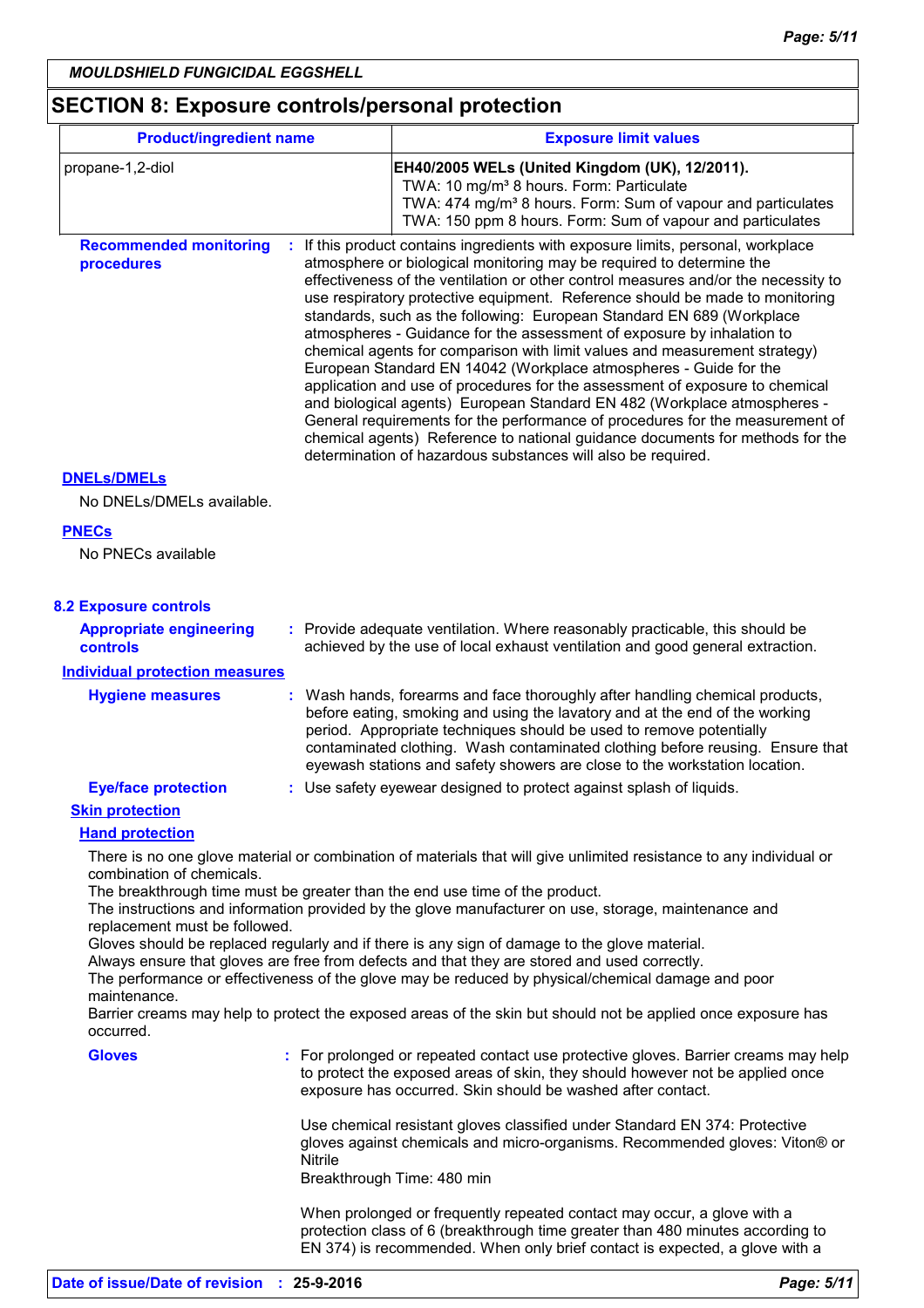#### *MOULDSHIELD FUNGICIDAL EGGSHELL*

# **SECTION 8: Exposure controls/personal protection**

protection class of 2 or higher (breakthrough time greater than 30 minutes according to EN 374) is recommended.

NOTICE: The selection of a specific glove for a particular application and duration of use in a workplace should also take into account all relevant workplace factors such as, but not limited to: Other chemicals which may be handled, physical requirements (cut/puncture protection, dexterity, thermal protection), potential body reactions to glove materials, as well as the instructions/specifications provided by the glove supplier.

The user must check that the final choice of type of glove selected for handling this product is the most appropriate and takes into account the particular conditions of use, as included in the user's risk assessment.

| <b>Body protection</b>                    | : Not applicable.                                                                                                                                                                                                                              |
|-------------------------------------------|------------------------------------------------------------------------------------------------------------------------------------------------------------------------------------------------------------------------------------------------|
| <b>Other skin protection</b>              | : Appropriate footwear and any additional skin protection measures should be<br>selected based on the task being performed and the risks involved and should be<br>approved by a specialist before handling this product.                      |
| <b>Respiratory protection</b>             | : Usually no respiratory protection required.                                                                                                                                                                                                  |
|                                           | Respiratory protection in case of dust or spray mist formation. (particle filter<br>$EN143$ type $P2$ ).<br>Respiratory protection in case of vapour formation. (half mask with combination<br>filter A2-P2 till concentrations of 0,5 Vol%.). |
| <b>Environmental exposure</b><br>controls | : Do not allow to enter drains or watercourses.                                                                                                                                                                                                |

# **SECTION 9: Physical and chemical properties**

| 9.1. Information on basic physical and chemical properties         |                                                          |
|--------------------------------------------------------------------|----------------------------------------------------------|
| <b>Appearance</b>                                                  |                                                          |
| <b>Physical state</b>                                              | $:$ Liquid.                                              |
| <b>Colour</b>                                                      | $:$ Not available.                                       |
| <b>Odour</b>                                                       | $:$ Not available.                                       |
| <b>Odour threshold</b>                                             | $\cdot$ Not available.                                   |
| рH                                                                 | $:$ Not available.                                       |
| <b>Melting point/freezing point</b>                                | : Not available.                                         |
| Initial boiling point and boiling                                  | $: 100^{\circ}$ C                                        |
| range                                                              |                                                          |
| <b>Flash point</b>                                                 | : Not applicable.                                        |
| <b>Evaporation rate</b>                                            | $:$ Not available.                                       |
| <b>Upper/lower flammability or</b><br>explosive limits             | $:$ Not available.                                       |
| <b>Vapour pressure</b>                                             | $:$ Not available.                                       |
| <b>Vapour density</b>                                              | : Not available.                                         |
| <b>Relative density</b>                                            | : 1.271                                                  |
| <b>Solubility(ies)</b>                                             | : Easily soluble in the following materials: cold water. |
| <b>Solubility in water</b>                                         | : Not available.                                         |
| <b>Partition coefficient: n-octanol/ : Not available.</b><br>water |                                                          |
| <b>Auto-ignition temperature</b>                                   | : Not available.                                         |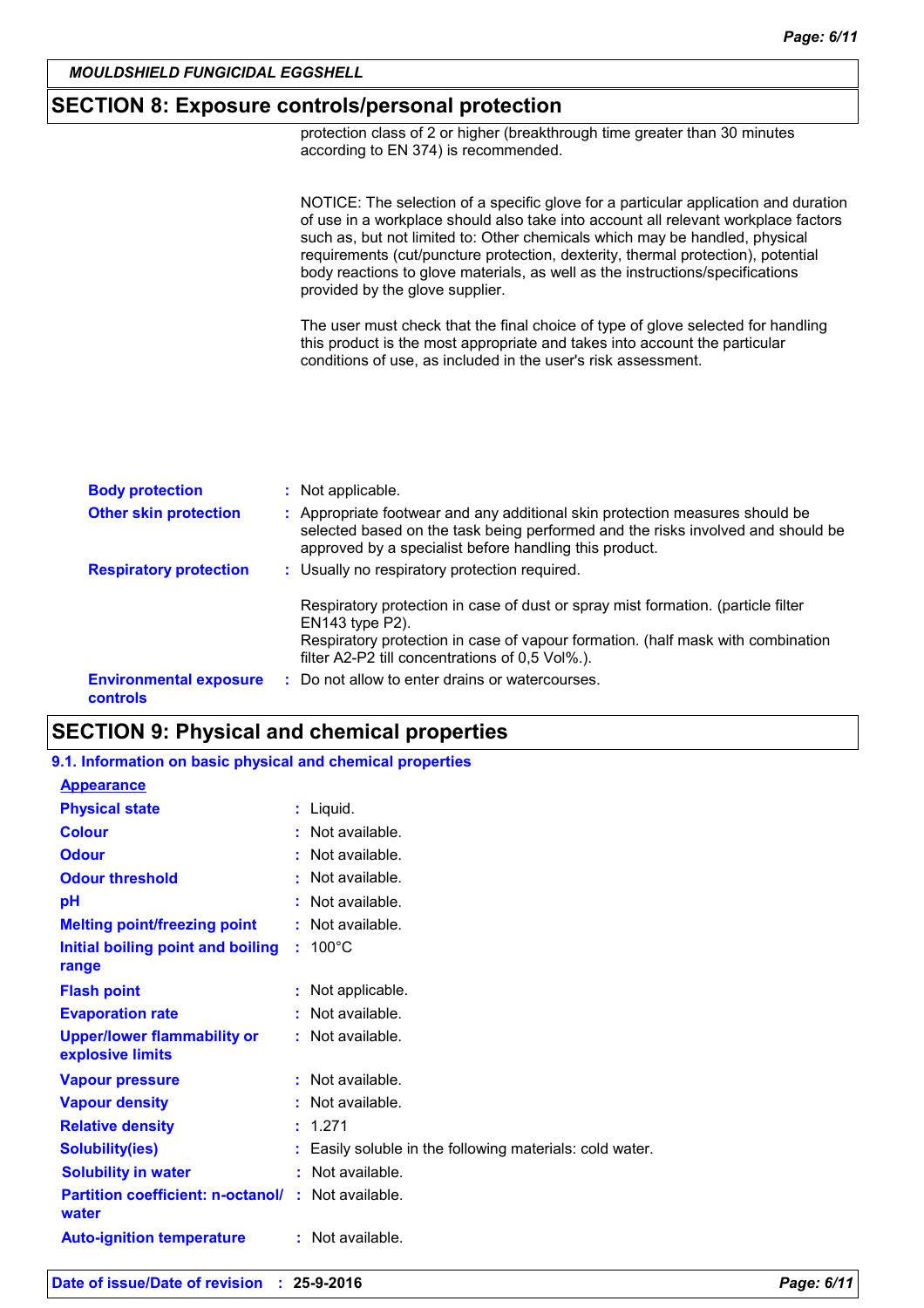# **SECTION 9: Physical and chemical properties**

| <b>Decomposition temperature</b>            | : Not available.                                                                   |
|---------------------------------------------|------------------------------------------------------------------------------------|
| <b>Viscosity</b>                            | : Kinematic (room temperature): $5.52 \text{ cm}^2/\text{s}$                       |
| <b>Explosive properties</b>                 | $:$ Not available.                                                                 |
| <b>Oxidising properties</b>                 | $:$ Not available.                                                                 |
| 9.2. Other information                      |                                                                                    |
| No additional information.                  |                                                                                    |
| <b>SECTION 10: Stability and reactivity</b> |                                                                                    |
| 10.1 Posetivity                             | . No enecific test data related to reactivity available for this product or its in |

| 10.1. Reactivity                                 | : No specific test data related to reactivity available for this product or its ingredients.                                        |
|--------------------------------------------------|-------------------------------------------------------------------------------------------------------------------------------------|
| <b>10.2. Chemical stability</b>                  | : Stable under recommended storage and handling conditions (see Section 7).                                                         |
| 10.3. Possibility of<br>hazardous reactions      | : Under normal conditions of storage and use, hazardous reactions will not occur.                                                   |
| 10.4. Conditions to avoid                        | : When exposed to high temperatures may produce hazardous decomposition<br>products.                                                |
| 10.5. Incompatible materials                     | : Keep away from the following materials to prevent strong exothermic reactions:<br>oxidising agents, strong alkalis, strong acids. |
| <b>10.6. Hazardous</b><br>decomposition products | : Under normal conditions of storage and use, hazardous decomposition products<br>should not be produced.                           |

# **SECTION 11: Toxicological information**

#### **11.1. Information on toxicological effects**

There are no data available on the mixture itself. The product is not classified as hazardous according to Regulation (EC) 1272/2008 as amended.

If splashed in the eyes, the liquid may cause irritation and reversible damage. This takes into account, where known, delayed and immediate effects and also chronic effects of components from short-term and long-term exposure by oral, inhalation and dermal routes of exposure and eye contact.

Contains 3-iodo-2-propynyl butylcarbamate, reaction mass of: 5-chloro-2-methyl-4-isothiazolin-3-one [EC no. 247-500-7] and 2-methyl-2H-isothiazol-3-one [EC no. 220-239-6] (3:1). May produce an allergic reaction.

#### **Acute toxicity**

| <b>Conclusion/Summary</b> | Not available. |
|---------------------------|----------------|
|---------------------------|----------------|

**Acute toxicity estimates**

| <b>ATE value</b>            |
|-----------------------------|
| 348258,7 ppm<br>1492,5 mg/l |
|                             |
|                             |
|                             |
|                             |
|                             |
|                             |
|                             |
|                             |
|                             |
|                             |
|                             |
|                             |
|                             |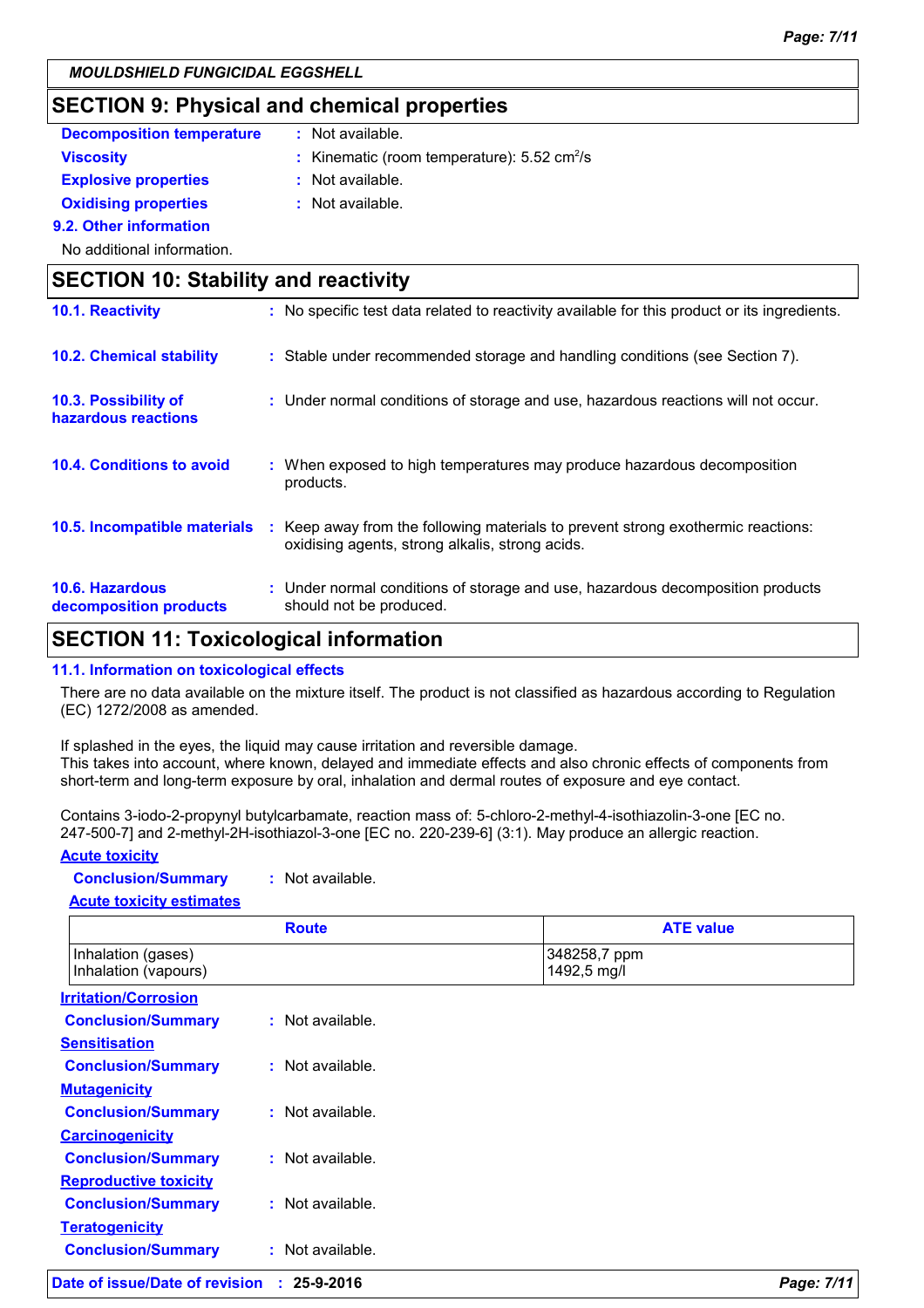#### *MOULDSHIELD FUNGICIDAL EGGSHELL*

# **SECTION 11: Toxicological information**

**Specific target organ toxicity (single exposure)**

Not available.

#### **Specific target organ toxicity (repeated exposure)**

Not available.

#### **Aspiration hazard**

Not available.

#### **Other information :**

: Not available.

# **SECTION 12: Ecological information**

#### **12.1. Toxicity**

There are no data available on the mixture itself. Do not allow to enter drains or watercourses.

The mixture has been assessed following the summation method of the CLP Regulation (EC) No 1272/2008 and is not classified as hazardous to the environment.

**Conclusion/Summary :** Not available.

# **12.2. Persistence and degradability**

| <b>Conclusion/Summary : Not available.</b>              |                                                       |
|---------------------------------------------------------|-------------------------------------------------------|
| <b>12.3. Bioaccumulative potential</b>                  |                                                       |
| <b>12.4. Mobility in soil</b>                           |                                                       |
| <b>Soil/water partition</b><br><b>coefficient (Koc)</b> | : Not available.                                      |
| <b>Mobility</b>                                         | $:$ Not available.                                    |
| 12.5. Results of PBT and vPvB assessment                |                                                       |
| <b>PBT</b>                                              | : Not applicable.                                     |
|                                                         | P: Not available. B: Not available. T: Not available. |
| <b>vPvB</b>                                             | : Not applicable.                                     |
|                                                         | vP: Not available, vB: Not available.                 |
| 12.6. Other adverse effects                             | : No known significant effects or critical hazards.   |

# **SECTION 13: Disposal considerations**

The information in this section contains generic advice and guidance. The list of Identified Uses in Section 1 should be consulted for any available use-specific information provided in the Exposure Scenario(s).

#### **13.1 Waste treatment methods**

| <b>Product</b>                 |                                                                                                                                                                                                                                                                                                                                                                                                                                                                                                                                                      |
|--------------------------------|------------------------------------------------------------------------------------------------------------------------------------------------------------------------------------------------------------------------------------------------------------------------------------------------------------------------------------------------------------------------------------------------------------------------------------------------------------------------------------------------------------------------------------------------------|
| <b>Methods of disposal</b>     | : The generation of waste should be avoided or minimised wherever possible.<br>Disposal of this product, solutions and any by-products should at all times comply<br>with the requirements of environmental protection and waste disposal legislation<br>and any regional local authority requirements. Dispose of surplus and non-<br>recyclable products via a licensed waste disposal contractor. Waste should not be<br>disposed of untreated to the sewer unless fully compliant with the requirements of<br>all authorities with jurisdiction. |
| <b>Hazardous waste</b>         | : Within the present knowledge of the supplier, this product is not regarded as<br>hazardous waste, as defined by EU Directive 91/689/EEC.                                                                                                                                                                                                                                                                                                                                                                                                           |
| <b>Disposal considerations</b> | : Do not allow to enter drains or watercourses.<br>Dispose of according to all federal, state and local applicable regulations.<br>If this product is mixed with other wastes, the original waste product code may no<br>longer apply and the appropriate code should be assigned.<br>For further information, contact your local waste authority.                                                                                                                                                                                                   |
| <b>Packaging</b>               |                                                                                                                                                                                                                                                                                                                                                                                                                                                                                                                                                      |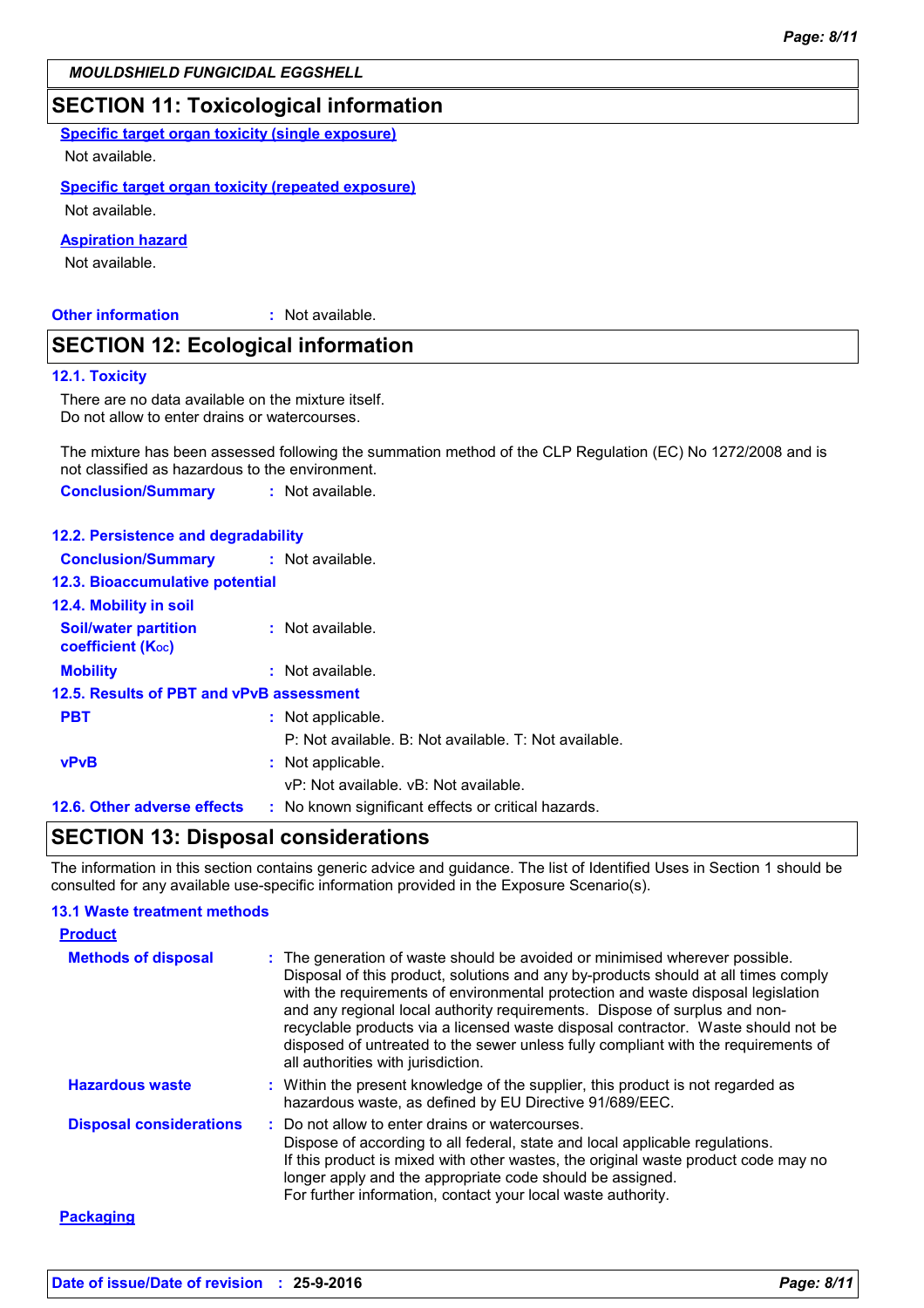# **SECTION 13: Disposal considerations**

| <b>Methods of disposal</b>     | : The generation of waste should be avoided or minimised wherever possible. Waste<br>packaging should be recycled. Incineration or landfill should only be considered<br>when recycling is not feasible.                                                                                                                                |
|--------------------------------|-----------------------------------------------------------------------------------------------------------------------------------------------------------------------------------------------------------------------------------------------------------------------------------------------------------------------------------------|
| <b>Disposal considerations</b> | : Using information provided in this safety data sheet, advice should be obtained from<br>the relevant waste authority on the classification of empty containers.<br>Empty containers must be scrapped or reconditioned.<br>Dispose of containers contaminated by the product in accordance with local or<br>national legal provisions. |
| <b>Special precautions</b>     | : This material and its container must be disposed of in a safe way. Empty containers<br>or liners may retain some product residues. Avoid dispersal of spilt material and<br>runoff and contact with soil, waterways, drains and sewers.                                                                                               |

# **SECTION 14: Transport information**

# **Information pertaining to IATA and ADN is considered not relevant since the material is not packaged in the correct approved packaging required of these methods of transport.**

|                                                                                                                  | <b>ADR</b>                                                                                                                                                                                                             | <b>IMDG</b>     |  |  |
|------------------------------------------------------------------------------------------------------------------|------------------------------------------------------------------------------------------------------------------------------------------------------------------------------------------------------------------------|-----------------|--|--|
| 14.1 UN number                                                                                                   | Not regulated.                                                                                                                                                                                                         | Not regulated.  |  |  |
| 14.2 UN proper<br>shipping name                                                                                  | Not applicable.                                                                                                                                                                                                        | Not applicable. |  |  |
| <b>14.3 Transport</b><br>hazard class(es)<br><b>Class</b>                                                        | Not applicable.                                                                                                                                                                                                        | Not applicable. |  |  |
| <b>Subsidiary class</b>                                                                                          |                                                                                                                                                                                                                        |                 |  |  |
| <b>14.4 Packing group</b>                                                                                        | Not applicable.                                                                                                                                                                                                        | Not applicable. |  |  |
| 14.5<br><b>Environmental</b><br><b>hazards</b>                                                                   |                                                                                                                                                                                                                        |                 |  |  |
| <b>Marine pollutant</b>                                                                                          | No.                                                                                                                                                                                                                    | No.             |  |  |
| <b>Marine pollutant</b><br><b>substances</b>                                                                     |                                                                                                                                                                                                                        | Not available.  |  |  |
| <b>14.6 Special</b><br>precautions for<br>user                                                                   | Transport within user's premises: always<br>transport in closed containers that are upright<br>and secure. Ensure that persons transporting<br>the product know what to do in the event of an<br>accident or spillage. |                 |  |  |
| <b>HI/Kemler number</b>                                                                                          | Not available.                                                                                                                                                                                                         |                 |  |  |
| <b>Emergency</b><br>schedules (EmS)                                                                              |                                                                                                                                                                                                                        | Not applicable. |  |  |
| <b>14.7 Transport in bulk</b><br>: Not applicable.<br>according to Annex II of<br><b>MARPOL and the IBC Code</b> |                                                                                                                                                                                                                        |                 |  |  |
| <b>Additional</b><br><b>information</b>                                                                          |                                                                                                                                                                                                                        |                 |  |  |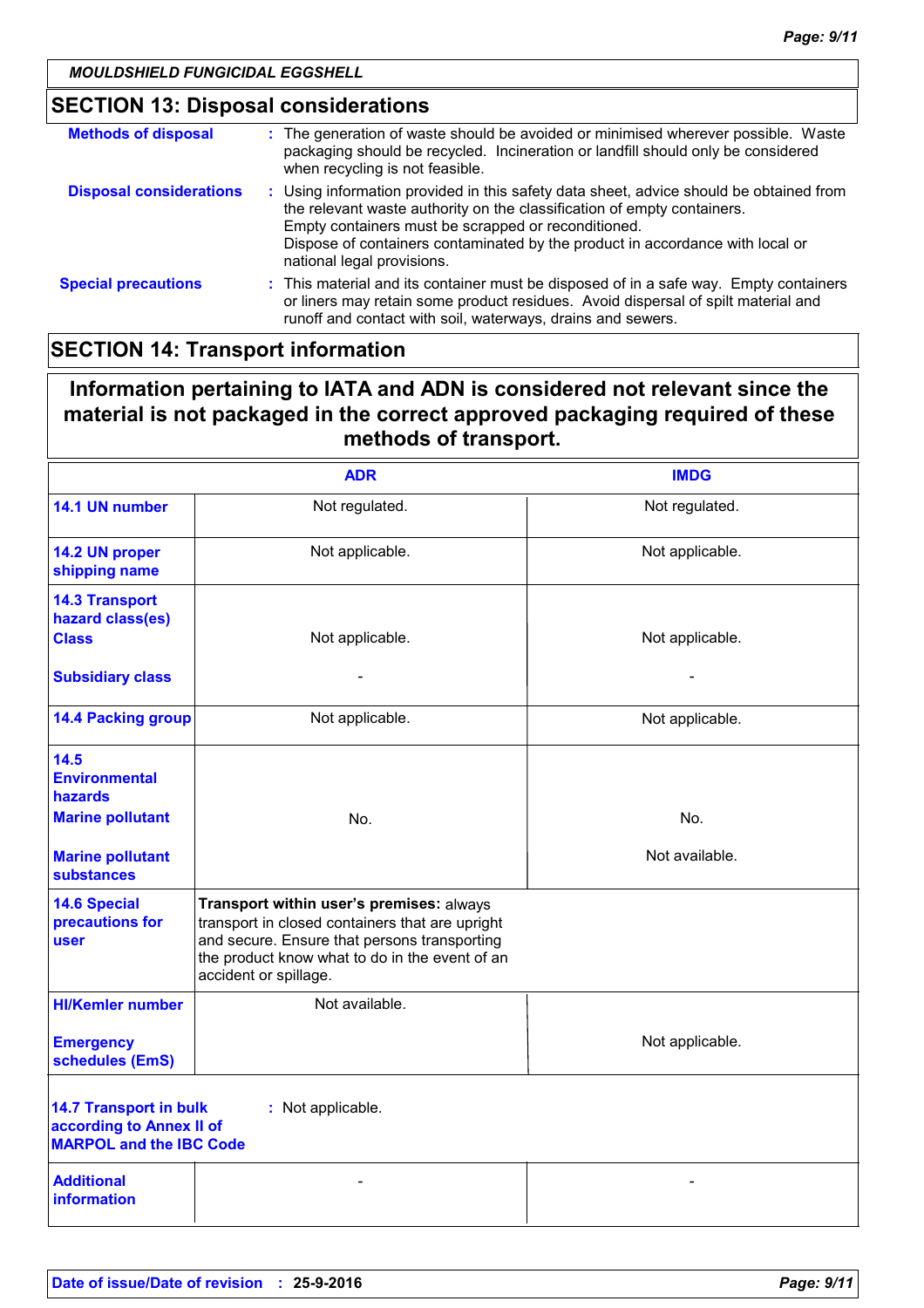# **SECTION 15: Regulatory information**

**15.1 Safety, health and environmental regulations/legislation specific for the substance or mixture Other EU regulations Annex XVII - Restrictions :** Not applicable. **on the manufacture, placing on the market and use of certain dangerous substances, mixtures and articles Europe inventory :** At least one component is not listed. **EU Regulation (EC) No. 1907/2006 (REACH) Annex XIV - List of substances subject to authorisation Annex XIV Substances of very high concern** None of the components are listed, or the component present is below its threshold. None of the components are listed. **VOC :** Not available. **Seveso Directive** This product is not controlled under the Seveso Directive.

#### **International regulations**

**Chemical Weapon Convention List Schedules I, II & III Chemicals** Not listed.

**Montreal Protocol (Annexes A, B, C, E)**

Not listed.

**Stockholm Convention on Persistent Organic Pollutants** Not listed.

## **Rotterdam Convention on Prior Inform Consent (PIC)**

Not listed.

#### **UNECE Aarhus Protocol on POPs and Heavy Metals**

Not listed.

#### **15.2 Chemical Safety Assessment :** Not applicable.

# **SECTION 16: Other information**

| <b>CEPE code</b>                                                                | : 7                                                                                                                                                                                                                                                                                                                                                                                                                                                                                |  |  |
|---------------------------------------------------------------------------------|------------------------------------------------------------------------------------------------------------------------------------------------------------------------------------------------------------------------------------------------------------------------------------------------------------------------------------------------------------------------------------------------------------------------------------------------------------------------------------|--|--|
| $\nabla$ Indicates information that has changed from previously issued version. |                                                                                                                                                                                                                                                                                                                                                                                                                                                                                    |  |  |
|                                                                                 | <b>Abbreviations and acronyms : ATE = Acute Toxicity Estimate</b><br>CLP = Classification, Labelling and Packaging Regulation [Regulation (EC) No.<br>1272/2008]<br>DMEL = Derived Minimal Effect Level<br>DNEL = Derived No Effect Level<br>EUH statement = CLP-specific Hazard statement<br>PBT = Persistent, Bioaccumulative and Toxic<br>PNEC = Predicted No Effect Concentration<br><b>RRN = REACH Registration Number</b><br>vPvB = Very Persistent and Very Bioaccumulative |  |  |
|                                                                                 | Procedure used to derive the classification according to Regulation (EC) No. 1272/2008 [CLP/GHS]                                                                                                                                                                                                                                                                                                                                                                                   |  |  |

| <b>Classification</b> | <b>Justification</b> |
|-----------------------|----------------------|
| Not classified.       |                      |